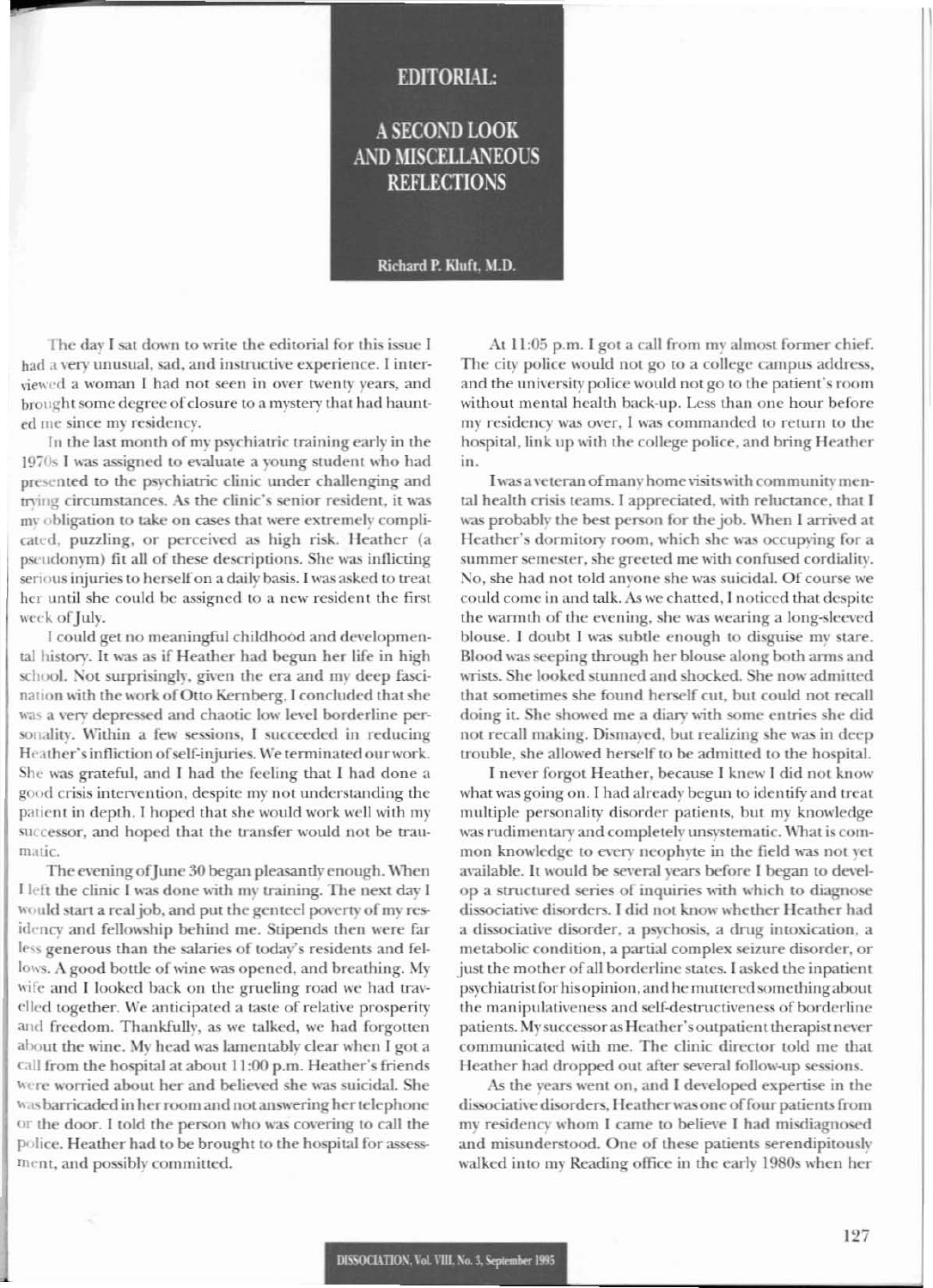# A**SECOND LOOK**

boyfriend's car broke down outside of the building. She was astonished to find my name among the occupants, and dropped in to say hello. She let me do a brief reassessment, and I was relieved to find that my original diagnosis was accurate -I had not missed a multiple. I had no further contact with the other three.

Then I received a call from Heather early this year. She wanted to begin treatment, but I was not in a position to work with her. I referred her to three competent colleagues who were expert in the diagnosis and treatment of dissociative disorders. A few weeks later one of them called me and thanked me for the referral of Heather, that "interesting and brilliant woman with MPO." After several months of treatment Heather hitarough spotin treatmenton the anniversary of a parent's death, and required a brief hospital stay. I jumped at the chance to interview her during her stay, and got her permission to publish some reflections on our two encounters, over twenty years apart.

What was most interesting was the sameness of her clinical presentation. I had no trouble in recognizing her, and her mannerisms had not changed appreciably. I now had names for all the phenomena that perplexed me then, but were so familiar now. Those funny facial twitches were switches. Those prolonged periods ofspaciness and unresponsiveness were dissociations. Those disremembered episodes of self harm were the actions of alters. My whole way of perceiving her was different, and governed by a paradigm of understanding that had not existed for me when I first encountered Heather. By the time I interviewed her, Heather already had scored in the mid-40s on a Dissociative Experiences Scale (Bernstein & Putnam, 1986) administered by the admitting nurse, and endorsed phenomena consistent with a DID diagnosison the Dissociative DisorderslnterviewSchedule (Ross, 1989). A resident who had been trained in the diagnosis and treatment of the dissociative disorders, using questions from theSCID-O (Steinberg, 1993) and Loewenstein's (1991) specialized mental status examination, had made the diagnosis of dissociative identity disorder in the admission suite.

Heather had wandered through the mental health care delivery system in an exhausting and depleting twen ty-plus year odyssey before an accurate diagnosis was made. I am uncomfortable contemplating the price she paid in terms of pain, morbidity, expense, and compromised potential. I am glad to know that she is in good hands, and finally is doing well. It is gratifying to know that the diagnostic and therapeutic skills and techniques I could not even imagine or contemplate those many years ago are now available, and that the young patients of today are less likely to endure the many years of misdiagnosis and mistreatment suffered by my former patient.

Currently, there is a tendency to respond to the backlash against the treatment of the traumatized by a defensive withdrawal from the clinical application of the skills and expertises that our field has acquired over the last twenty-some

years. Good clinical work is careful and compassionate, but not cowardly. It is possible to bring to bear what we have learned while maintaining the most lofty and circumspect standards of clinical practice. If we retreat, there will be other Heathers to write about in another twenty-some years.

·

In this issue of *DISSOCIATION* we have an interesting range of papers. In the first, Trangkosombat and her colleagues take us to rural Thailand for a study of epidemic dissociative symptoms among schoolchildren. Their careful analysis offers usinsightsinto the contagion ofdissociative symptoms in a well-defined social context. Next, Coe and his colleagues offer an analysis ofthe relationships among attachmentstyles, a history of childhood violence, and subsequent dissociative experiences. We are in urgent need of such studies, because clinical work with dissociative disorder patients often centers on attachment-related concerns for protracted periods of time, and disordered attachment behavior can exert profound influences upon the transference/countertransference matrix and the vicissitudes of the therapeutic alliance.

Everill and her colleagues explore the complex and often perplexing interactions among reports of sexual abuse, bulimic symptoms, and dissociation. They argue that dissociation plays a mediating role between abuse and bulimia, and make a useful contribution to the study of this controversial and clinically important issue. Choe and Kluft report on their admittedly preliminary efforts to use the Dissociative Experiences Scale (Bernstein & Putnam, 1986) to monitor aspects of treatment outcome. They share results that indicate that hospital treatment may effect the subscales of the Dissociative Experiences Scale differentially.

Finally, there are two contributions from Beere. Beere explicates a perception-based theory of dissociation and dissociative responses to trauma, operationalizes his hypotheses to render them falsifiable, and then proceeds to put them to the test. His results are an intriguing effort not only to develop his set of ideas, but to prove the merit of his theoretical model. I chose to publish these related papers together in order to allow the reader to follow this endeavor from speculation through experimentation. We rarely are in a position to observe the process involved in such efforts.

With this issue we welcome IraBrenner, M.D., asAssistant Editor. Dr. Brenner has published extensively on both dissociative disorders and the psychological consequences of the Holocaust. He is a training and supervising analyst as well, and long has been one of our most skilled reviewers. He will bring a tremendous amount of expertise and experience to the editorial staff.

Let me comment briefly on several issues concerning the publication of *DISSOCIATION.* Despite a limited budget, the lack of a full-time staff, delays in our authors' revision of manuscripts, and difficulties with the speed of our review process, *DISSOCIATION* has a good supply of accepted manuscripts, and will become increasingly timely in its publication. The 1995 Amsterdam papers should be ready for